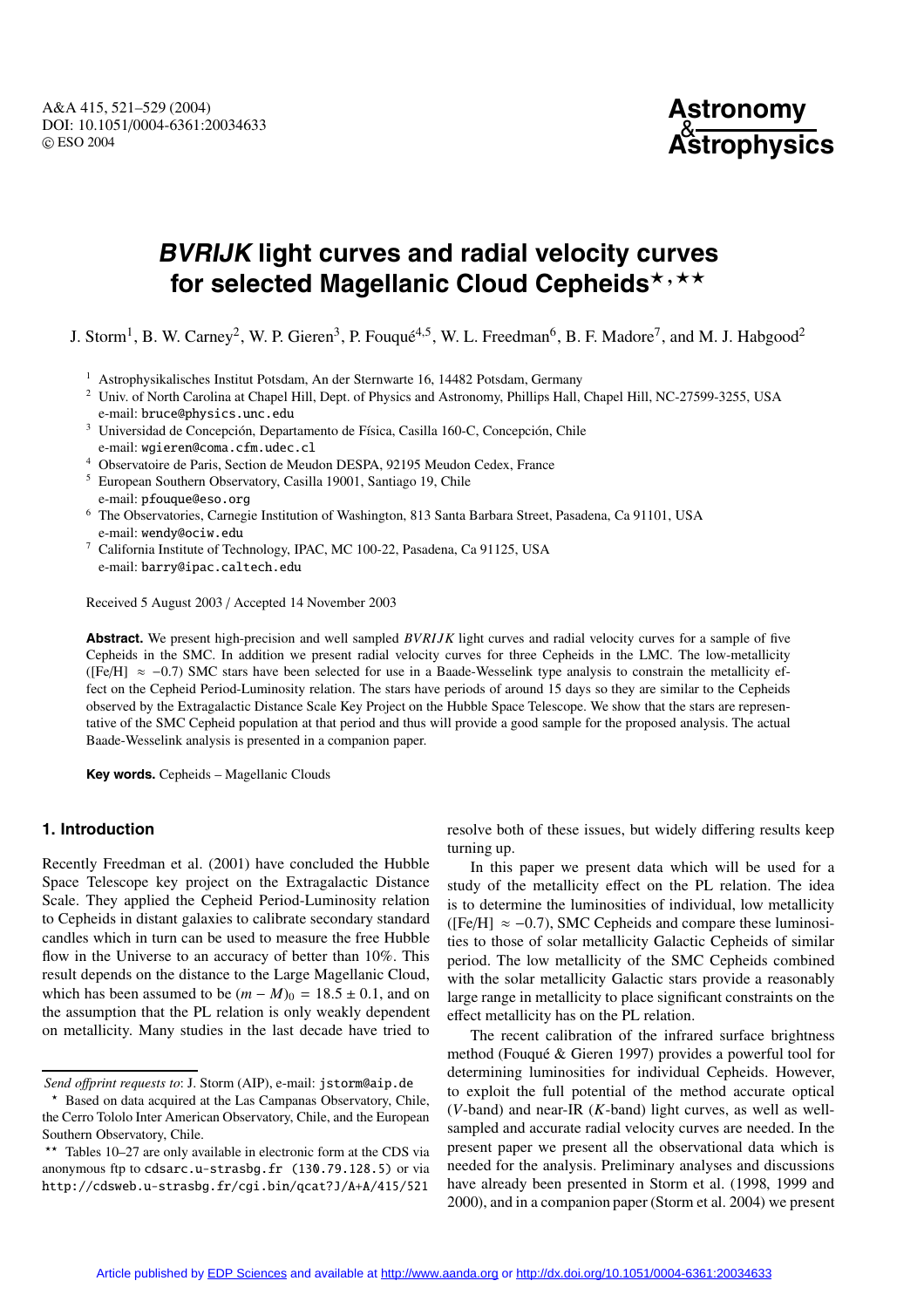| Identifier     | OGLE ID                | R A        |             |
|----------------|------------------------|------------|-------------|
|                |                        | hh:mm:ss   | dd:mm:ss    |
|                | <i>SMC</i>             |            |             |
| HV 822         | SC <sub>2</sub> -84516 | 00:41:55.6 | $-73:32:25$ |
| <b>HV 1328</b> |                        | 00:32:54.7 | $-73:49:20$ |
| HV 1333        |                        | 00:36:03.5 | $-73:55:58$ |
| HV 1335        | SC1-00001              | 00:36:55.4 | $-73:56:30$ |
| HV 1345        | SC <sub>2</sub> -41552 | 00:40:38.5 | $-73:13:14$ |
|                | LMC                    |            |             |
| HV 2694        | SC16-70661             | 05:35:32.0 | $-69:43:22$ |
| HV 12797       |                        | 05:22:24.0 | $-71:59:19$ |
| HV 12198       |                        | 05:13:26.7 | $-65:27:05$ |

Table 1. The coordinates of the Cepheids as returned by skycat from the Digital Sky Survey (J2000.0).

our final surface brightness analysis of the stars and determine the constraints on the metallicity effect on the Cepheid PL relation, and the consequences for the value of the Hubble constant.

Five Cepheids in the south-western part of the SMC about 1 degree from the main body of the galaxy were selected for further study. With this location the stars are representative of the SMC population but not affected by the variable extinction and severe crowding which is found closer to the main body of the SMC. The coordinates for the stars are listed in Table 1. Finding charts can be found in Hodge & Wright (1977). The stars were selected to have periods around 15 days, long enough to avoid overtone pulsators, and to guarantee similarity to Cepheids used for extragalactic distance determination, but still short enough to allow a complete phase coverage with a reasonable number of nights at the telescope. Using a sample of almost equal period stars also allows us to probe the intrinsic width of the instability strip at this period.

In addition to the SMC sample we also observed a few LMC Cepheids of different periods, and for completeness we present the data acquired for these stars here as well.

### **2. The optical photometric data**

#### 2.1. The observations

The Cepheids were observed with a number of CCD cameras at the Las Campanas, Cerro Tololo and La Silla observatories in Chile as summarized in Table 2. The stars were observed in the *BVR* and *I* bands and the exposure times ranged from 30 s to a few minutes depending on the instrument sensitivity, the seeing and the transparency of the sky. The seeing was typically in the range 0.9 to 1.4 arcsec and all frames with seeing worse than about 2 arcsec were discarded as crowding effects started to become significant. In all cases the point spread function (PSF) was well sampled by the detector.

#### 2.2. Data reduction

#### 2.2.1. Pre-processing

The CCD frames were bias-subtracted using a constant value for the bias level determined from bias exposures. The flat fielding was done using sky flatfields for the large-scale structure and dome flatfields for the pixel-to-pixel variations in case of the Las Campanas data. For the CTIO data, the high read-out speed of the detector (about 15 s for a full frame) allowed the exclusive use of sky flatfields for the gain calibration.

The 1989 observing run at Las Campanas was somewhat compromised by significant gain variations of the UV-flooded Texas Instrument CCD during the individual nights. After various experiments we have been reasonably successful in scaling and interpolating the flatfields for each science frame to compensate the effect, but these data are of lower quality than those obtained with the other instruments.

#### 2.2.2. Relative photometry

The relative photometry was determined using the DoPHOT 2.0 package (Schecter et al. 1993). The intermediate photometric system was defined by the CTIO observations from the night of Jan. 2, 1994 as the CTIO system is close to the standard Landolt (1992) system. Furthermore the seeing and photometric quality was good on this night and seven standard field observations were performed (see below).

For each of the other observing runs transformation to the CTIO system of the form

$$
v_{\rm cti0} = v_{\rm inst} + \alpha_{vbv} \times (b - v)_{\rm inst} + \text{const.},\tag{1}
$$

$$
(b - v)_{\text{ctio}} = \alpha_{bv} \times (b - v)_{\text{inst}} + \text{const.},\tag{2}
$$

$$
(v - r)_{\text{ctio}} = \alpha_{vr} \times (v - r)_{\text{inst}} + \text{const.},\tag{3}
$$

$$
(v - i)_{\text{ctio}} = \alpha_{vi} \times (v - i)_{\text{inst}} + \text{const.},\tag{4}
$$

were determined. The transformations were first determined for each set of instrument magnitudes *b*v*ri* based on the brightest (lowest estimated error) stars in common with the CTIO data. Typically more than 100 stars in each field were used. The coefficients were then averaged over each observing run giving the values listed in Table 2. The typical rms for the color terms is of the order 0.02 mag. These averaged coefficients were then used for the next iteration where only the zero points for the individual frames were fitted. The final transformation of the *b*v*ri* sets to the CTIO system was then performed using these zero points and the average transformation coefficients.

#### 2.2.3. Transformation to the standard system

On the night of Jan. 2, 1994 we observed three Landolt (1992) fields. Each field was observed two or three times at different airmass giving a total of 31 *BVRI* measurements of standard stars covering a wide range in color (−0.3 < (*B*−*V*) < 1.9) and airmass  $(1.1 < X < 1.8)$ . Synthetic aperture photometry was performed using the IRAF<sup>1</sup> noao.digiphot.apphotpackage and employing an aperture radius of 18 pixels corresponding to a diaphragm diameter of 14 arcsec, which also happens to be very similar to the one employed by Landolt (1992).

<sup>&</sup>lt;sup>1</sup> IRAF is the Image Reduction and Analysis Facility, made available to the astronomical community by the National Optical Astronomy Observatories, which are operated by AURA, Inc., under cooperative agreement with the National Science Foundation.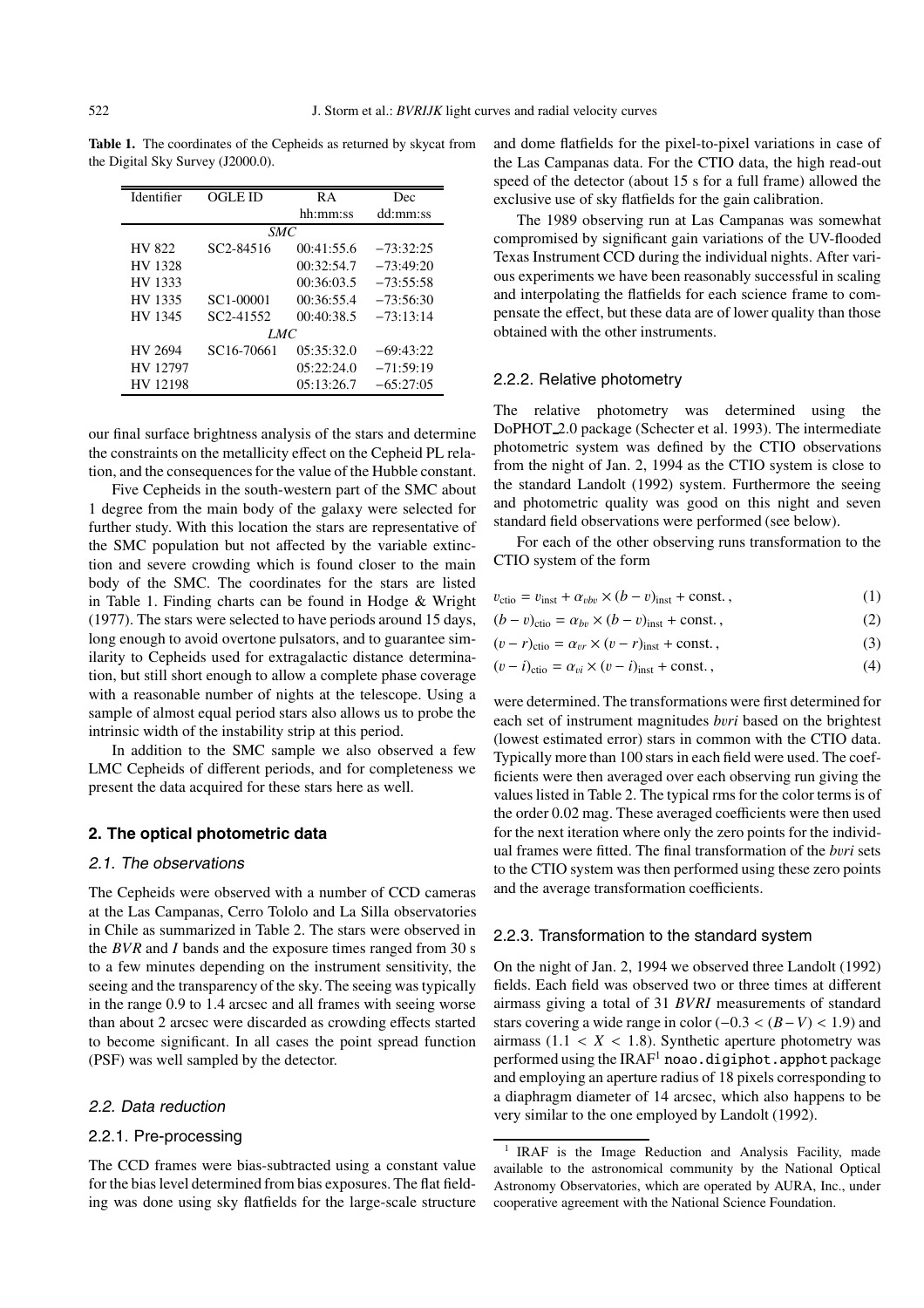**Table 2.** Coefficients for the transformation of the various instrument systems to the CTIO instrument system.

| Observing period | Observatory | Instrument (Detector)  | $\alpha_{vbn}$ | $\alpha_{bv}$ | $\alpha_{\rm nr}$ | $\alpha_{vi}$ |
|------------------|-------------|------------------------|----------------|---------------|-------------------|---------------|
| Nov. 1988        | <b>LCO</b>  | $1 \text{ m} (T1#1)$   | $-0.089$       | 1.168         | 0.890             | 0.898         |
| Jul. 1989        | <b>CTIO</b> | $0.9$ m (RCA#5)        | $-0.077$       | 1.177         | 0.963             | 0.963         |
| Jul. 1989        | <b>CTIO</b> | $0.9 \text{ m}$ (TI#3) | $-0.078$       | 1.112         | 0.933             | 0.945         |
| Aug. 1989        | <b>CTIO</b> | $4 \text{ m} (T1#1)$   | $-0.071$       | 1.268         | 0.943             | 0.937         |
| Nov. 1989        | LCO         | $1 \text{ m} (TI#2)$   | $-0.089$       | 1.168         | 0.890             | 0.898         |
| Dec. 1993        | <b>CTIO</b> | $0.9$ m (Tek#2)        | 0.000          | 1.000         | 1.000             | 1.000         |
| Jan. 1996        | <b>ESO</b>  | DFOSC $(C1W11/4)$      | 0.032          | 1.227         | 0.928             | 1.022         |
| Jul. 1996        | ESO         | DFOSC $(C1W11/4)$      | 0.032          | 1.227         | 0.928             | 1.022         |
| Jul. 1996        | ESO         | EFOSC-2 (CCD#40)       | 0.066          | 1.076         | 1.023             | 1.025         |
| Sep. 1996        | ESO         | DFOSC $(C1W11/4)$      | 0.017          | 1.097         | 0.939             | 1.021         |
| Oct. 1996        | <b>CTIO</b> | $0.9$ m (Tek#3)        | $-0.009$       | 0.932         | 0.989             | 0.982         |

**Table 3.** Coefficients for the transformation of the CTIO instrument system to the Landolt (1992) system. **Table 4.** Ephemerides adopted for the stars.

|                   | R        | V        | R        |          |
|-------------------|----------|----------|----------|----------|
| color             | $(b-v)$  | $(b-v)$  | $(v-r)$  | $(v-i)$  |
| $\alpha_m$        | 0.007    | 0.019    | 0.008    | 0.006    |
| $\sigma_{\alpha}$ | 0.006    | 0.003    | 0.005    | 0.003    |
| $k_m$             | $-0.249$ | $-0.147$ | $-0.118$ | $-0.059$ |
| $\sigma_{\rm k}$  | 0.013    | 0.007    | 0.007    | 0.009    |
| $c_m$             | $-4.913$ | $-4.204$ | $-4.183$ | $-5.013$ |
| $\sigma_{\rm c}$  | 0.018    | 0.010    | 0.010    | 0.012    |
| rms               | 0.018    | 0.012    | 0.010    | 0.012    |

The IRAF photcal package was used to derive the transformations in the form

$$
M = m + \alpha_m \times \text{color} + k_m \times X + c_m \tag{5}
$$

where *M* refers to standard magnitudes and *m* to the CTIO instrumental magnitudes, color refers to the instrumental color term  $((b - v)$  or  $(v - r)$  or  $(v - i)$  as listed in Table 3,  $k_m$  is the extinction coefficient for passband  $m$ ,  $X$  is the airmass and  $c_m$ is the zero point for passband *m*.

The values of the coefficients with the estimated errors are listed in Table 3. Note that the CTIO instrument system closely resembles the standard system.

To tie in the instrumental magnitudes from the DoPHOT PSF fitting photometry,  $m_{\text{PSF}}$ , with the aperture photometry of the standard star observations we determined the aperture corrections for the PSF photometry for each individual field. HV 822 was the only field which was not observed during this night, and it was tied in with the HV 1345 field on the following night using a similar procedure.

In the case of HV 1335 it was necessary to add an offset of  $\Delta V = -0.1$  mag to the magnitudes from the Nov. 1989 run to bring the *V* light curve into agreement with that obtained from the other instruments. This is the only deviation from the transformations given above, and it is justified as some of the frames from this run are likely to suffer from residual systematic errors in the flatfielding. The fact that the other stars agree reasonably well with the measurements from the other runs indicate that the flatfielding for the Nov. 1989 run overall has been quite successful.

#### 2.3. Ephemerides

The periods for the stars were re-derived from the present data by minimizing the dispersion between the points in the *V*-band light curve. The epoch of maximum *V*-light was finally determined by shifting the light curve by eye to obtain a good fit. For HV 1335 we have adopted the values found by Udalski et al. (1999). The adopted ephemerides are listed in Table 4.

Identifier Period  $log_{10}(P)$  Epoch<br>days HJD

HV 822 16.7421 1.223810 2 447 485.9 HV 1328 15.8360 1.199645 2 447 486.7 HV 1333 16.2935 1.212014 2447491.3<br>HV 1335 14.3816 1.157807 2450610.6

HV 1345 13.4784 1.129638 2 447 496.0 HV 2694 6.9363 0.841128 2 449 349.4 HV 12797 6.82 0.8338 2 432 000.0 HV 12198 3.5228 0.550573 2 432 011.6

14.3816 1.157807 2.450 610.6

HJD

# 2.4. The light curves

The photometry for the stars is given in Tables 10–14 together with the photometric errors as returned by DoPHOT. The light curves are plotted in Fig. 1 where the different observing runs are indicated by a different symbol. The phases were determined on the basis of the ephemerides from Table 4.

#### 2.5. Comparison with other sources of photometry

Caldwell & Coulson (1984) presented photoelectric photometry for HV 1335. We find excellent agreement with their light curve when we add an offset of +0.07 mag to their *V* magnitudes. Such an offset is expected as HV 1335 has two faint  $(\Delta V \approx 3.5)$  companions within a distance of 5 arcsec which will make the aperture photometry (which includes the two companions) brighter by approximately the observed amount.

Laney & Stobie (1994) quote mean *V* magnitudes for the two stars HV 1328 and HV 1335 but again based on photoelectric measurements so a precise agreement cannot be expected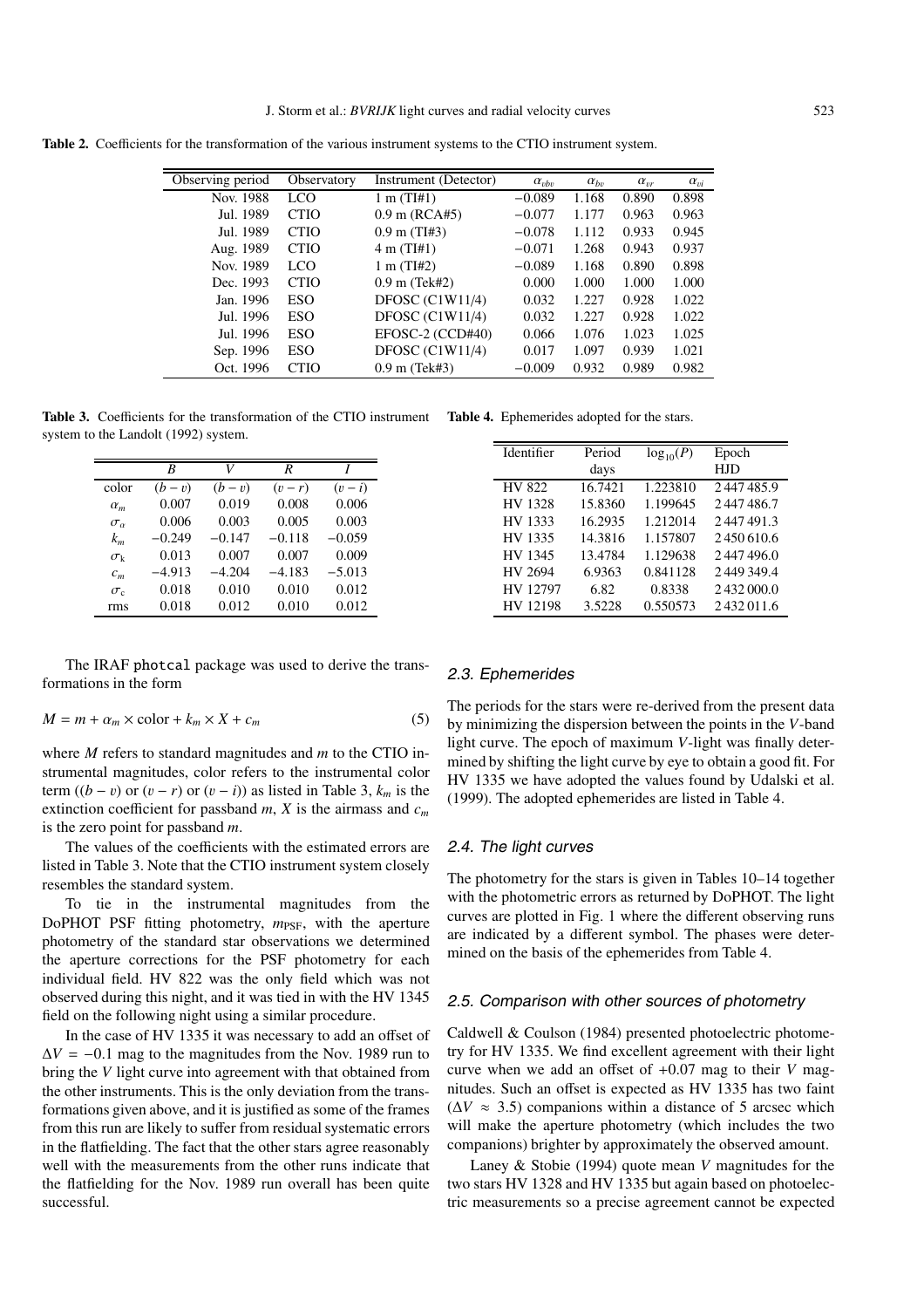

**Fig. 1.** Light and color curves for the SMC Cepheids. The data are marked in the following way: plusses: LCO 1988, crosses: LCO 1989, open diamonds: CTIO 1989, open squares: CTIO 1993, open inverse triangles: DFOSC Jan. 1996, filled triangles: DFOSC Jul. 1996, open circles: EFOSC-2 Jul. 1996, open triangles: DFOSC Sep. 1996, asterisks: CTIO 1996.

due to contamination within either the object aperture or the sky aperture.

More recently Udalski et al. (1999) (The OGLE SMC Cepheid database) have published CCD-based *BV I* light curves for three of the stars presented here, namely HV 822, HV 1335 and HV 1345. For each of these stars they have about 10 *B*-band, 25 *V*-band, and 150 *I*-band observations with good phase coverage. The agreement with the photometry presented here is good with the zero points agreeing to better than 0.01 mag suggesting that our photometric zero-point is accurate to about 0.01 mag. The only offsets which we have deemed necessary are in the *I*-band where we have offset their photometry for HV 822 by  $+0.02$  mag and for HV 1335 by  $+0.03$  mag before we determined the mean value.

In Fig. 2 the OGLE *V*-band light curve for HV 822 has been overplotted on our measurements. The agreement is excellent even though the intensity means of the two data sets differ by 0.05 mag. This difference is, however, mainly due to a different phase coverage especially in the phase range 0.8 to 1.0 where the magnitudes change rapidly and where the light curve exhibits several inflection points.

#### **3. The near-IR data**

*J* and *K*-band data were acquired for the five SMC stars with a variety of instruments as tabulated in Table 5. As the periods of the stars are so long, it only made sense to obtain one or at most two phase points per night. With the limited number of stars in the sample it was possible to obtain these data within a short time in parallel to the main observing program (Cepheids in young LMC clusters).



**Fig. 2.** The *V*-band light curve for HV 822 (open boxes) from our data with the measurements from Udalski et al. (1999) overplotted (crosses).

#### 3.1. Data reduction

The observations were made in a five-position dither mode enabling a sky frame to be constructed by median filtering these dithered frames. This local sky was subtracted from the individual science frames which were then flatfielded by an appropriate flatfield. The flatfield was either made from twilight exposures with an appropriate dark frame subtracted (Las Campanas) or from dome flats where high- and low-light intensity frames with identical exposure time were subtracted from each other (ESO and CTIO).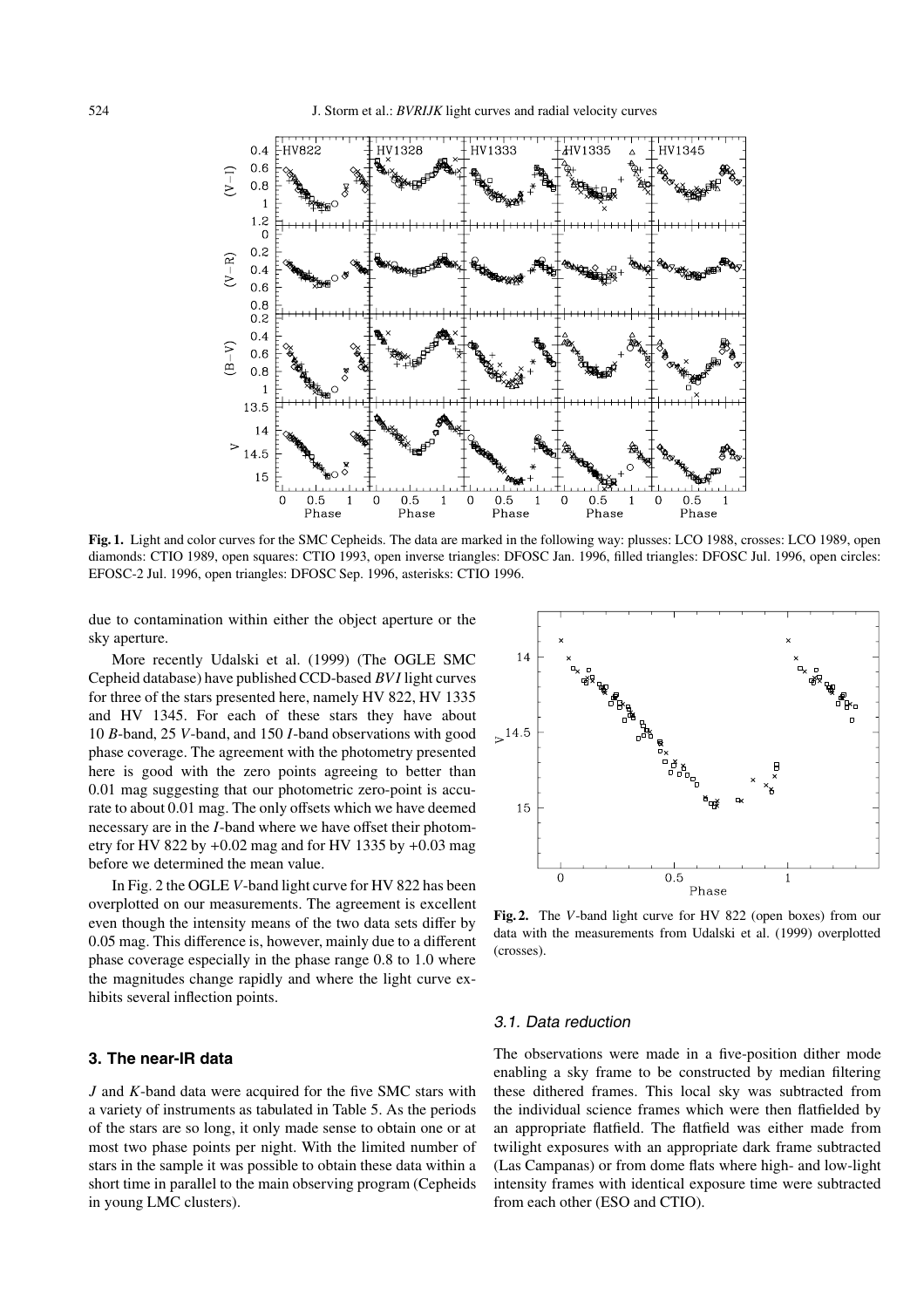**Table 5.** List of observing runs which contributed to the near-IR data set.

| Date      | Observatory   | Instrument        |
|-----------|---------------|-------------------|
| Jan. 1998 | ESO, La Silla | 2.2 m with IRAC-2 |
| Oct. 1998 | Las Campanas  | 1.0 m with C40IRC |
| Dec. 1998 | Las Campanas  | 2.5 m with IRCAM  |
| Jan. 1999 | Las Campanas  | 1.0 m with C40IRC |
| Jan. 1999 | Las Campanas  | 2.5 m with IRCAM  |
| Jan. 2000 | <b>CTIO</b>   | 1.5 m with OSIRIS |

A linearity correction was applied to the raw frames where appropriate, but all science and calibration frames were obtained with sufficiently low count levels, so the non-linearity does not affect the data (<1% correction).

# 3.2. Photometry

The photometry was done using the PSF fitting program DAOPHOT-II (Stetson 1987) within IRAF. An instrumental photometric system was defined for each field by a set of exposures obtained on a night of good photometric quality. All the frames for the field from the other nights and other instruments were transformed to this system in a manner similar to the process described in a previous section for the optical data. Color terms were determined between the instrumental system and the other instruments on the basis of photometry of stars in the young LMC cluster NGC 2136 with a wide range of (*J* − *K*) color. In all cases no significant color term between the instrument systems could be established at the 2% level.

#### 3.3. Calibration to the standard system

During the nights Dec. 27 and Dec. 28 1998, we observed eight standard stars several times for a total of 21 standard star observations. The stars were all from the list of Persson et al. (1998) and span the color range from  $(J - K) = 0.24$  to 0.95. Each observation consisted of four dithered exposures in each of the *J* and *K*s filters. The airmass terms were determined to be similar to the canonical values ( $k_J = 0.10$ ,  $k_K = 0.08$ ) adopted by Persson et al. (1998) so we adopted these values. We also, as expected, did not detect a color term with respect to the Persson system so we only had to determine the nightly zero points. For the reddest measurements  $((J−K) > 0.45)$  we applied the transformation determined by Persson et al. (1998) to transform the data to the CIT system, otherwise the two systems were considered identical.

On the same nights the science fields were also observed, and tertiary reference stars in the fields were tied in with the standard system by applying the offsets determined for the standard stars and correcting for the appropriate airmass term. This was done using the IRAF package photcal on synthetic aperture photometry of isolated stars in the fields and using growth curves to take out any variation which might be present due to seeing variations.

The observations from the other nights were offset to the Las Campanas instrument system as described in the previous section and these transformed data were finally transformed to the CIT system using the zero points offsets determined here. The resulting photometry is tabulated in Tables 15–19.

# 3.4. The *K*-band light curve and  $(J - K)$  and  $(V - K)$ color curves

The main purpose of the near-IR observations is to obtain a well defined  $(V - K)$  color curve for each Cepheid which is necessary for the application of the near-IR surface brightness relation to these stars. At the same time we can obtain good *J* and *K* light curves and thus a good estimate of the mean *J*- and *K*-band magnitudes of the stars, for comparison with the corresponding Cepheid PL relations. The (*J* − *K*) color curve can potentially also be used for a Baade-Wesselink type analysis, but for these stars it turns out that the amplitude is very small and thus the photometric uncertainties become significant. In short, the  $(J - K)$  color is a poor (insensitive) temperature indicator for these stars.

We have compared our *K*-band photometry with the measurements by Welch et al. (1987) and find excellent agreement. Their (few) points have been overplotted in the *K*-band light curves and will be used in the determination of the  $(V - K)$  color curve.

As the near-IR data were obtained at different times from the *V*-band observations it is necessary to construct the  $(V - K)$  color curve on the basis of the *V* and *K*-band light curves, i.e. in phase space. As the observations are not obtained at exactly the same phases, it is necessary to interpolate to obtain the color at a given phase. We decided to do this by fitting a 3rd or 4th order Fourier series to the *K*-band data and then use this expansion to compute the corresponding *K* value for each *V* phase point. The *K*-band light curve has the lowest amplitude  $(\pm 0.15 \text{ mag})$  and is significantly more sinusoidal than the *V*-band light curve, and thus lends itself well to a low-order Fourier fit. The low-order fits follow the general trend of the light curves rather well and the possible errors introduced from the fit are small. Of course there is an enhanced uncertainty where the phase coverage is poor. We have tried to use different (reasonable) orders for the fits but the resulting Baade-Wesselink results were not affected significantly. The Fourier fit to the data points has been overplotted in Figs. 3–7.

To obtain the best possible phase coverage we have combined our *V*-band data with those of Udalski et al. (1999). No offsets have been applied as we could not determine any offset with a significance of more than 0.01 mag.

The resulting  $(V - K)$  color curves are shown in Fig. 8 and the photometric values are tabulated in Table 20–24. We note that one point on the  $(V - K)$  curve for HV 1335 at phase 0.979 is significant fainter than the neighbouring points. We assume that this is a deviant point and not an indication of a possible phase mismatch. In the Baade-Wesselink analysis we will anyway disregard the phase region from 0.8 to 1.0 as will be discussed in Storm et al. (2004).

#### **4. The radial velocities**

The radial velocity curves were determined from Echelle spectra obtained with the Las Campanas Observatory 2.5 m Du Pont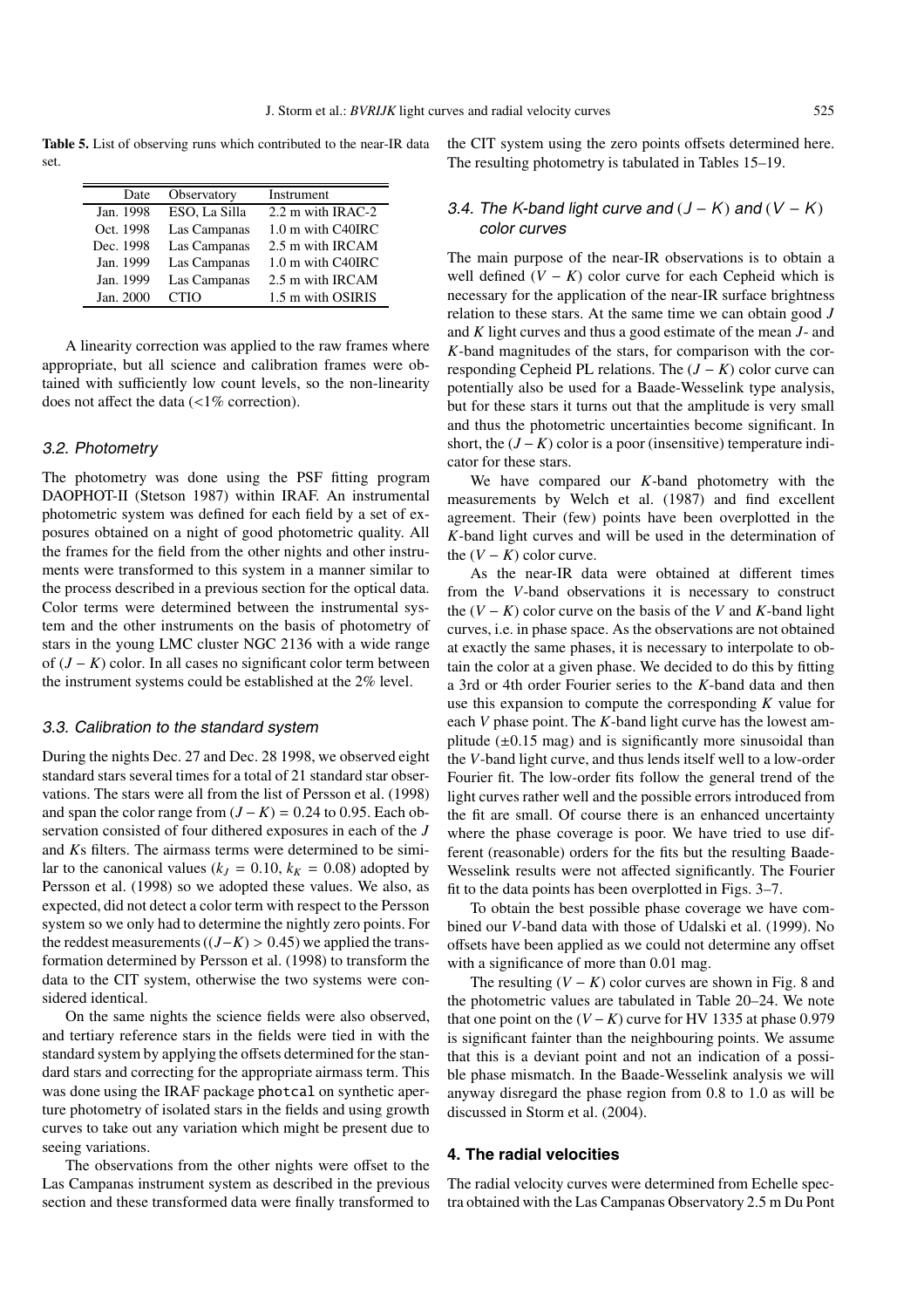

**Fig. 3.** Near-IR light and color curves for HV 822. Open triangles are from Welch et al. (1987).



**Fig. 4.** Near-IR light and color curves for HV 1328. Open triangles are from Welch et al. (1987).



**Fig. 5.** Near-IR light and color curves for HV 1333. Open triangles are from Welch et al. (1987).



**Fig. 6.** Near-IR light and color curves for HV 1335. Open triangles are from Welch et al. (1987).



**Fig. 7.** Near-IR light and color curves for HV 1345. Open triangles are from Welch et al. (1987).



**Fig. 8.** The  $(V - K)$  color curves for the five prime targets.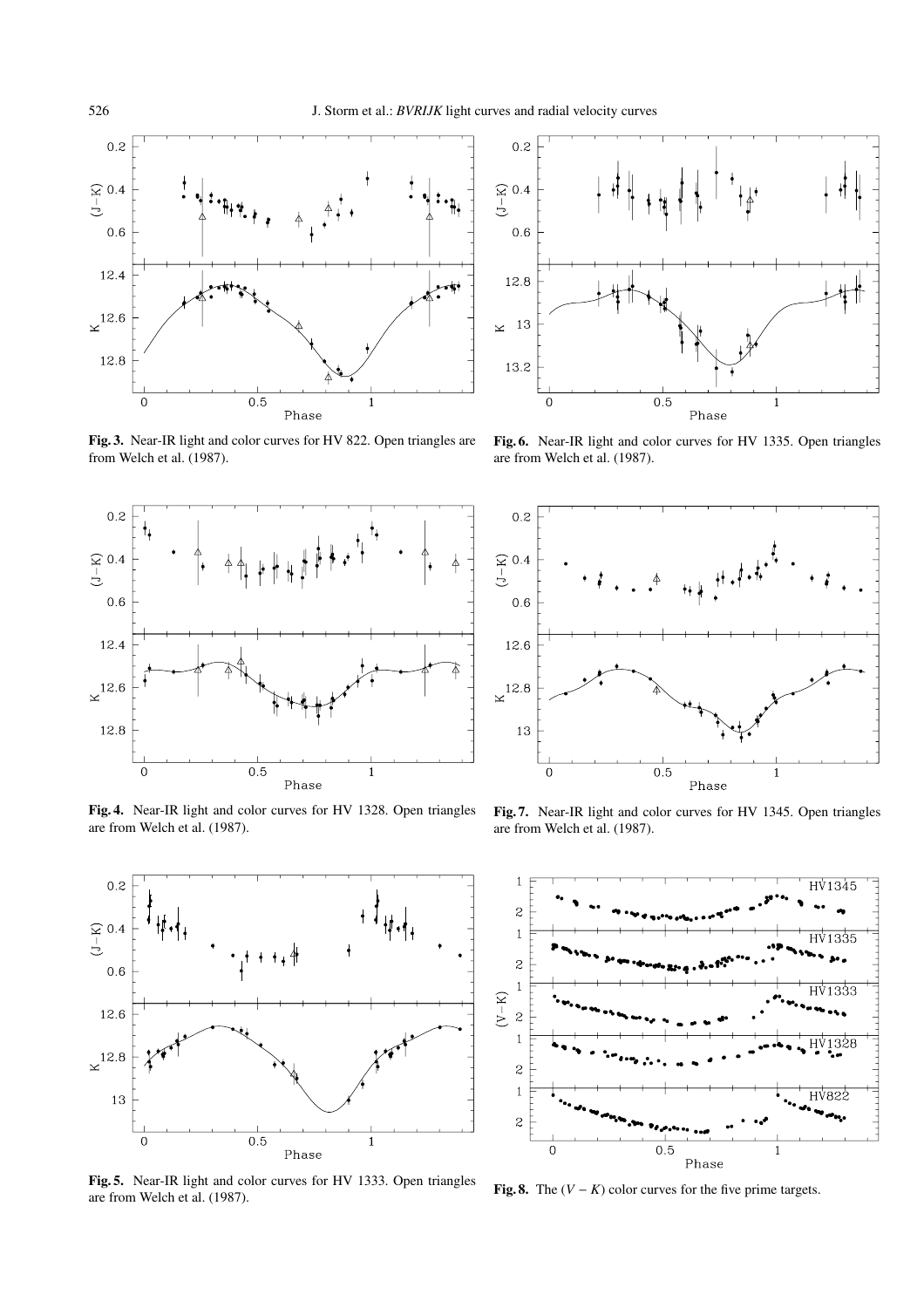telescope equipped with the echelle spectrograph and the 2D-Frutti photon counting system.

The spectrograph provides a dispersion of 0.2 nm/mm  $(\approx 0.006$  nm pix<sup>-1</sup>) and was used with a slit of 1.5 × 4 arcsec which transforms into an instrumental profile with a *FWHM* of approximately 3.5 pixels or 12 km s<sup> $-1$ </sup>. The spectrograph is very efficient for our purpose, providing typical signal-to-noise ratios of 10 per resolution element with exposure times ranging from 30 to 60 min depending on the brightness of the object.

Additional measurements were secured with the ESO Multi-Mode Instrument (EMMI) mounted at the ESO New Technology Telescope (NTT) at the La Silla Observatory. The red arm of the instrument with a CCD detector (Loral #34) was used with the echelle grating #10 giving a dispersion of 0.24 nm/mm. The efficiency was not quite as high as for the Las Campanas instrument, but similar S/N ratios could be obtained with similar exposure times.

#### 4.1. Observations

The Las Campanas data were obtained during four observing runs in the seasons 1987, 1988, 1989 and 1994 and comprise 171 science spectra for the objects described here. The La Silla data were obtained during technical time on one night in October 1992 and a few nights in September 1993 and add an additional 8 velocity measurements. The exact timing of the exposures is listed together with the resulting radial velocities in Table 25 and 26.

Reference Th-Ar exposures of 600 s were obtained just before or after each of the scientific exposures. As radial velocity reference we observed the twilight sky as well as the star C349 in 47 Tuc (chart in Chun & Freeman 1978). 47 Tuc is conveniently located near the SMC so the instrument is pointing in almost the same direction as during the science exposures, thus minimizing any differential flexure and ensuring a minimum overhead of observing time.

#### 4.2. Data reduction

The echelle spectra were reduced and analysed using IRAF.

The raw data frames were flat-fielded using an average flatfield for each observing run which had the large-scale structure removed and which was normalized. In this way the statistical properties of the data were largely maintained.

The IRAF package noao.imred.echelle was used for extracting the orders and for performing the wavelength calibration. Due to limited computing power at the beginning of the project, 10 orders covering the range λλ 475−555 nm were used for the first three runs and for the Nov. 1994 run 20 orders covering the range λλ 417−555 nm were used. For the NTT data the range  $\lambda\lambda$  490−640 nm was used.

Th-Ar exposures obtained immediately before or immediately after the science exposure with the telescope in the same position were employed for defining the wavelength solution.

The resulting one-dimensional spectra were then fed into the cross-correlation program XCOR (for a description see Morse et al. 1991) and for the later runs the related program

**Table 6.** Radial velocities for the reference star 47 Tuc-C349 measured with respect to the twilight sky.

| HJD            | Rad. vel.   |
|----------------|-------------|
|                | $km s^{-1}$ |
| 2449234.7919   | $-20.6$     |
| 2449237.7682   | $-20.3$     |
| 2.449 672.5341 | $-18.3$     |
| 2.449.673.5209 | $-22.2$     |
| 2449674.5146   | $-20.8$     |
| 2449675.5215   | $-18.5$     |
| 2449676.5149   | $-21.6$     |
| 2449678.5130   | $-19.9$     |
| 2449679.5442   | $-22.0$     |
|                |             |

XCSAO (Kurtz et al. 1992) which is part of the RVSAO package for IRAF. The algorithms are based on the technique described by Tonry & Davis (1979).

Each echelle order had the continuum fitted and removed by a 5 piece cubic spline and the spectra were rebinned to 2048 bins before the actual cross-correlation.

Extensive tests were performed to find the best wavelength range and to choose the optimal parameters for the filtering of the Fourier spectrum. We found that the best wavelength region was 410–555 nm so this region was used for the last (1994) run, whereas for the earlier runs only the region 475–555 nm was employed. The best filter turned out to ramp up from wavenumber 30 to 40 and taper off from 350 to 400.

In general the twilight sky exposure gave the best crosscorrelation peak due to a better signal-to-noise ratio, and 47 Tuc-C349 was used to determine nightly velocity offsets. For the early data a reference velocity of  $-21.5\pm0.2$  km s<sup>-1</sup> was adopted on the basis of the average values from the 1989 run itself and from same-epoch CORAVEL data (see Storm et al. 1991). The mean radial velocity for the 1994 run came out as  $-20.8 \pm 0.6$  km s<sup>-1</sup> for 47 Tuc-C349 but this is mostly due to a different selection of wavelength range. Using the same wavelength range as the previous years gave  $-21.8 \text{ km s}^{-1}$ . As we are interested in the best possible relative velocities between the different observing runs we have adopted the value of  $-21.5 \text{ km s}^{-1}$  as the reference velocity and applied nightly shifts to all the nights to bring all the velocities on the same system.

All velocities are referred to the barycenter of the solar system using the facility within XCSAO for transferring the observed velocities to this reference frame.

The final velocities were determined from weighted means of the velocities determined for the individual orders. The typical standard deviation for a single order is  $3 \text{ km s}^{-1}$  and using 10 or 20 orders thus brings down the formal error on the mean to well below 1 km s−1. To this error has to be added the error on the nightly shifts as determined from the observations of C349. This error can be estimated from the standard deviations from the mean and is of the order 1.4 km s<sup> $-1$ </sup> which should be added quadratically to the internal formal error. Realistic errors can also be estimated from the radial velocity curves themselves (see Fig. 9) by determining the spread around a smooth curve.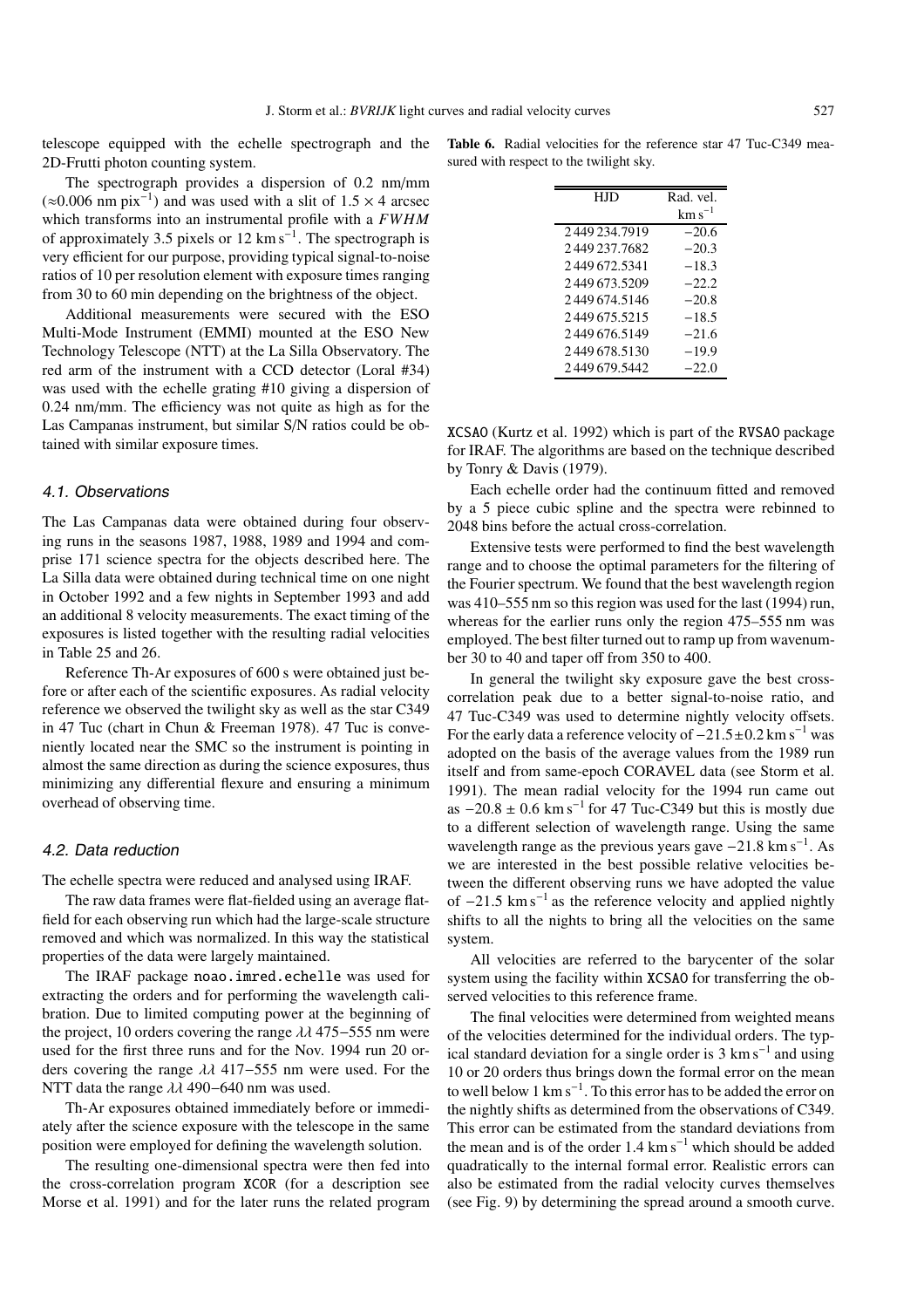|  | <b>Table 7.</b> Intensity mean magnitudes and colors based on the combined datasets for each star in the sample. |  |  |  |
|--|------------------------------------------------------------------------------------------------------------------|--|--|--|
|  |                                                                                                                  |  |  |  |

| ID      | V      | $\langle B \rangle - \langle V \rangle$ | $\langle V \rangle - \langle R \rangle$ | $\langle V \rangle - \langle I \rangle$ | $\langle V \rangle - \langle K \rangle$ | $\langle J \rangle - \langle K \rangle$ | $\langle W \rangle$ |
|---------|--------|-----------------------------------------|-----------------------------------------|-----------------------------------------|-----------------------------------------|-----------------------------------------|---------------------|
| HV 822  | 14.523 | 0.769                                   | 0.409                                   | 0.861                                   | 1.903                                   | 0.482                                   | 12.362              |
| HV 1328 | 14.116 | 0.566                                   | 0.364                                   | 0.678                                   | 1.538                                   | 0.407                                   | 12.413              |
| HV 1333 | 14.707 | 0.712                                   | 0.432                                   | 0.839                                   | 1.905                                   | 0.472                                   | 12.601              |
| HV 1335 | 14.808 | 0.648                                   | 0.440                                   | 0.798                                   | 1.823                                   | 0.419                                   | 12.805              |
| HV 1345 | 14.763 | 0.694                                   | 0.397                                   | 0.800                                   | 1.924                                   | 0.499                                   | 12.756              |



**Table 8.** The Fourier coefficients for the *V* light curves for the SMC Cepheids.

| ID            | A <sub>1</sub> | $\boldsymbol{k}$ | $R_{k1}$ | $\sigma(R_{k1})$ | $\phi_{k1}$ | $\sigma(\phi_{k1})$ |
|---------------|----------------|------------------|----------|------------------|-------------|---------------------|
|               | mag            |                  |          |                  |             |                     |
|               |                |                  |          |                  |             |                     |
| <b>HV 822</b> | 0.41           | 2                | 0.31     | 0.04             | 4.51        | 0.12                |
|               |                | 3                | 0.18     | 0.04             | 2.58        | 0.23                |
|               |                | 4                | 0.11     | 0.03             | 1.15        | 0.36                |
|               |                |                  |          |                  |             |                     |
| HV 1328       | 0.32           | 2                | 0.19     | 0.02             | 4.33        | 0.10                |
|               |                | 3                | 0.14     | 0.02             | 1.58        | 0.14                |
|               |                | 4                | 0.11     | 0.02             | 5.28        | 0.17                |
|               |                |                  |          |                  |             |                     |
| HV 1333       | 0.38           | 2                | 0.37     | 0.04             | 4.88        | 0.15                |
|               |                | 3                | 0.22     | 0.05             | 2.79        | 0.22                |
|               |                | 4                | 0.26     | 0.04             | 1.42        | 0.24                |
|               |                |                  |          |                  |             |                     |
| HV 1335       | 0.34           | 2                | 0.30     | 0.04             | 4.39        | 0.18                |
|               |                | 3                | 0.13     | 0.04             | 1.35        | 0.39                |
|               |                | 4                | 0.08     | 0.04             | 5.33        | 0.51                |
|               |                |                  |          |                  |             |                     |
| HV 1345       | 0.32           | 2                | 0.20     | 0.04             | 4.49        | 0.18                |
|               |                | 3                | 0.18     | 0.04             | 1.87        | 0.22                |
|               |                | 4                | 0.15     | 0.04             | 5.50        | 0.26                |

**Fig. 9.** Radial velocity curves for the Cepheids. Note that the radial velocity scale is the same in all the frames. The data are labelled according to the run they were aquired. Open boxes are from 1987, open diamonds 1988, open triangles 1989, asterisks 1994 and crosses and plusses are NTT data from 1992 and 1993 respectively. The three last stars are LMC stars.

We estimate a standard error of 1.5–2.0 km s<sup>-1</sup> per observation which is also in good agreement with the computed value.

The velocities are listed in Table 25 and 26 together with the Heliocentric Julian Dates (HJD) at mid-exposure. In Fig. 9 the radial velocity curves resulting from these observations and adopting the ephemerides from Table 4 are plotted.

A few measurements for HV 821 and HV 883 were obtained as well and they are listed in Table 27.

# **5. Observational parameters**

In Table 7 we summarize the integrated properties of the stars. The magnitudes are all intensity magnitude averages. To assure the best possible phase coverage and optimal definition of the mean magnitudes we have performed the *V* and *I* averages over the data presented here combined with the Udalski et al. (1999) data for HV 822, HV 1335, and HV 1345, and the Caldwell & Coulson (1984) data, offset by +0.07 mag in *V*, for HV 1335. The reddening-insensitive Wesenheit index, *W*, defined as  $\langle W \rangle = \langle V \rangle - 2.51(\langle V \rangle - \langle I \rangle)$  where sharp brackets indicates intensity averages, has been tabulated as well.

We have also computed the Fourier parameters  $R_{21}-R_{41}$ and  $\phi_{21}$  − $\phi_{41}$  (as defined by Petersen (1986)) for the Cepheids based on the *V* light curves using  $N = 4$ , i.e. four components. The resulting parameters are tabulated in Table 8 together with the associated error estimates. The semi-amplitudes for the first  $(A_1)$  order are also tabulated. Table 9 contains the same parameters but derived for the radial velocity curves and following the convention from Simon (1988) where the radial velocity coefficients are based on a sine series, which means that the phases are shifted by  $\pi/2$  with respect to the cosine series used for the photometric data.

The photometric amplitude ratios  $R_{21}$  are in good agreement with the values found by Udalski et al. (1999) for their large sample of SMC stars.

Pont et al. (2001) have obtained accurate radial velocity curves for a sample of Galactic cepheids at relatively large Galactocentric distances with expected lower-than-solar metallicities. They find weak evidence that the  $\phi_{21}$  parameter is metallicity-sensitive for periods longer than about 12 days as the star HW Pup exhibits a significantly larger  $\phi_{21}$  than that